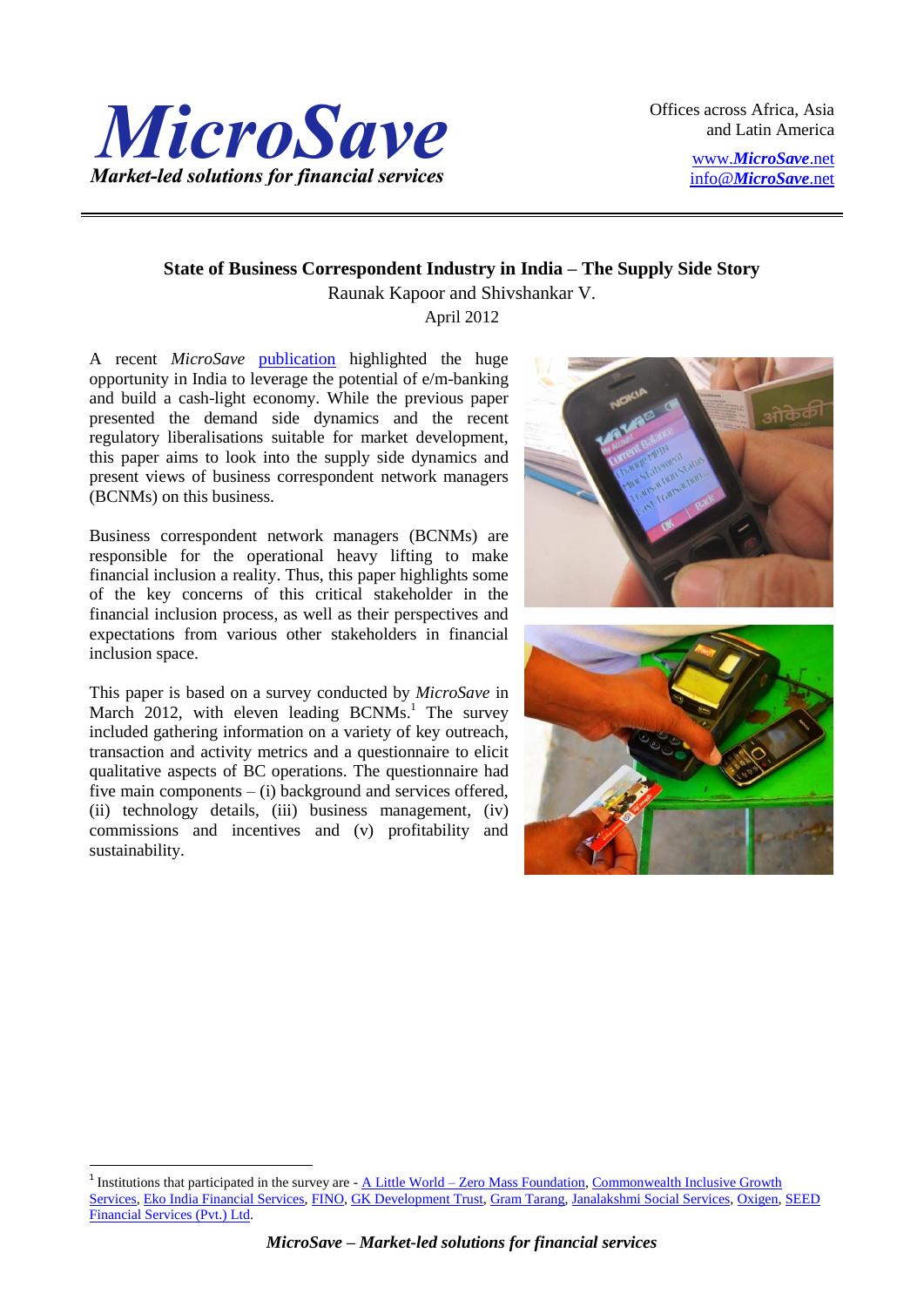# **Profile of Respondents**

The eleven BCNMs who participated in the *MicroSave* survey are members of the BCNM Forum, a body of institutional BCNMs in India, dedicated to the advancement of financial inclusion for the unbanked and the under-banked population in a viable and sustainable manner. The BCNM Forum is anchored and facilitated by *MicroSave*. The institutions participating in the survey include the largest BCNMs in India. Thus, the results are representative of the sector as a whole.

The institutions who participated in the survey include established institutions as well as institutions that are in a start-up or maturing phase. The details of the business volumes and transaction values generated by BCNM from the two above-mentioned categories are as follows:

| As on 31 <sup>st</sup> December 2011 | <b>Established institutions</b> | <b>Institutions in start-up phase</b> |
|--------------------------------------|---------------------------------|---------------------------------------|
| No. of BCNM respondents <sup>2</sup> | 5                               | 4                                     |
| <b>Customers enrolled</b>            | 58.39 Mn                        | 1.47 Mn                               |
| No. of agents                        | 50,427                          | 4,125                                 |
| No. of deposits                      | Rs.7.63 Mn                      | Rs.0.12 Mn                            |
| <b>Value of deposits</b>             | Rs.11.17 Bn                     | Rs.6.09 Mn                            |
| No. of withdrawals                   | 39.56 Mn                        | $0.05$ Mn                             |
| <b>Value of withdrawals</b>          | Rs.21.81 Bn                     | Rs.7.16 Mn                            |
| <b>No. of remittances</b>            | 5.72 Mn                         | $0.40$ Mn                             |
| <b>Value of remittances</b>          | Rs.35.66 Bn                     | Rs.0.12 Bn                            |
| No. of payments                      | 92,133                          | <b>NA</b>                             |
| <b>Value of payments</b>             | Rs.16.39 Mn                     | <b>NA</b>                             |

#### **Agent Economics**

|                                               | <b>Established institutions</b> Institutions in start-up | phase     |
|-----------------------------------------------|----------------------------------------------------------|-----------|
| Total No. of enrolments per agent             | 1,158                                                    | 357       |
| <b>Total No. of transaction per agent</b>     | 1,051                                                    | 140       |
| Amount of transaction per agent               | Rs. 1.3Mn                                                | Rs.32,376 |
| Approx no. of years of operation for an agent | 2                                                        |           |
| Average no. of enrolments p.m                 | 48                                                       | 30        |
| No. of transaction per agent p.m              | 44                                                       | 12        |
| Amount of transaction per agent p.m           | Rs.56,748                                                | Rs.2,698  |
| Average value of transaction                  | Rs.1,295                                                 | Rs.231    |
| Average commission* per agent p.m             | Rs.1,189                                                 | Rs.510    |

\*Based on average industry agent commission structure

 $\overline{a}$ 

 $2$  Operational data not available for two players who have responded to the questionnaire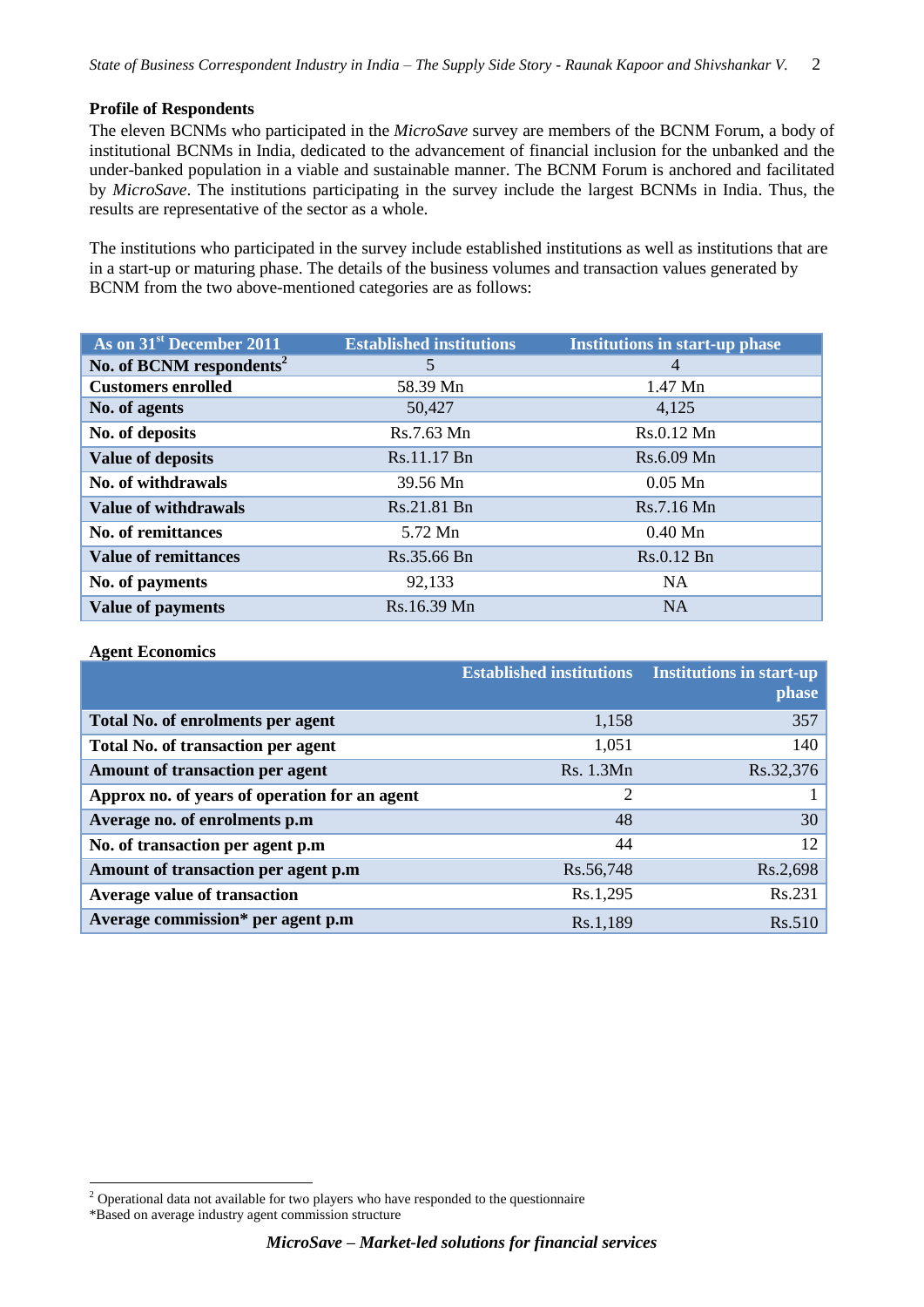



BCNMs currently appear focused on increasing geographic coverage as opposed to providing intensive coverage with multiple product offering. This is partly driven by the financial inclusion mandates from the Ministry of Finance and Reserve Bank of India to open nofrills savings accounts. Moreover, BCNM can offer only those products that their partner banks want to extend through BCNM networks. The branchless banking in India is still a largely mono (or at best a dual) product industry where most BCNMs offer a simple no frills account (NFA) to customers through which many process G<sub>2</sub>P payments.

Remittance or money transfer within NFA network is the second most commonly offered product by BCNMs. Seven out of the eleven BCNMs surveyed offer remittance or money transfer services within NFA network. One of the main reasons for BCNMs to offer transfers within NFA network is because most banks offer this product along with NFA. This will become more widespread as banks integrate BCNM-managed NFAs into the CBS (see section below)



Even though the range of banking products offered by BCNMs is quite small, some have innovated and added several non-banking products to their portfolio, to meet consumer needs and increase agent viability. The most common amongst these are insurance, selective loan products, utility or bill payments and airtime top-up. It is also interesting to note that five BCNMs have the facility to purchase airtime top-ups from their network. However, relatively few BCNMs offer other value added services such as remittances, credit, bill/merchant payments. Out of the eleven BCNMs who took part in the study, only a few of them (and their partner banks) offer a complete basket of banking products needed by the unbanked. This indicates that the industry still has much work to do to create a product ecosystem of relevant banking products that form a compelling value proposition to create real consumer demand and pull. *MicroSave* [research](http://www.microsave.org/sites/files/technicalBriefs/indiaFocusNotes/IFN_80_Driving_Viability_for_Banks_and_BCs.pdf) shows that once customers start to use two or more products on an average, the proposition starts becoming viable for BCNMs and agents.<sup>3</sup>

 $\overline{a}$  $3$  This is in part because of the relatively low commission rates paid to agents in India – elsewhere, where mobile money systems can become sustainable on the basis of two (relatively expensive) transactions per month. See for example *MicroSave* [Briefing Note # 93 "Innovation and Adaptation on the M-PESA Rails"](http://www.microsave.net/sites/files/technicalBriefs/briefingNotes/BN_93_Innovation_Adaptation_on_M-Pesa_Rails.pdf) … and, of course, two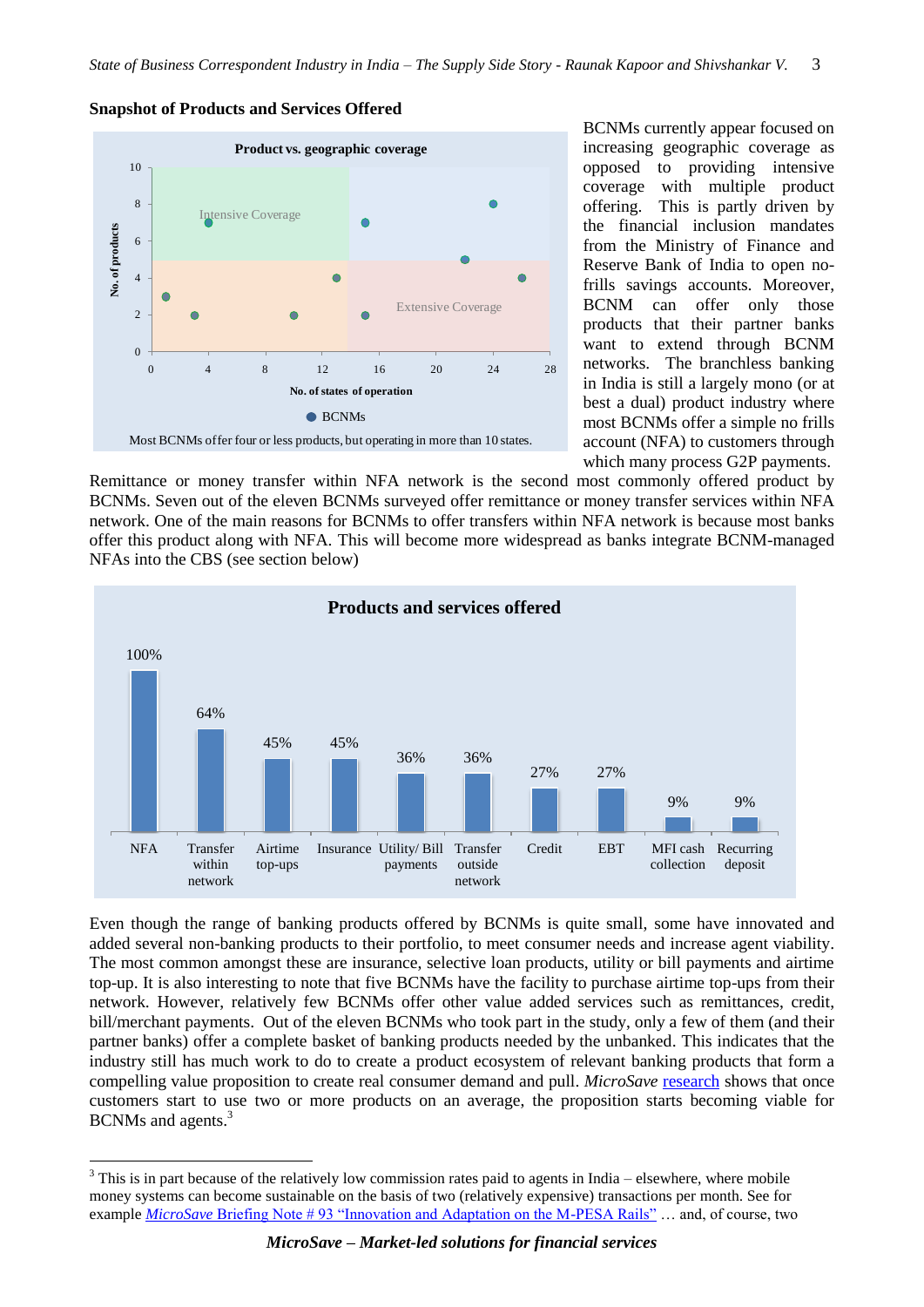In terms of bank partnerships, many BCNMs have started to work with multiple banks. The majority of the BCNMs who took part in the survey are working with more than two banks (73%). With the recent RBI [circular,](http://rbi.org.in/scripts/NotificationUser.aspx?Id=7038&Mode=0) that removes agent exclusivity and allows them to work for multiple banks, BCNMs' relationships with multiple banks can offer synergies in their agent network. This will further provide opportunities to offer different/unique products and services from partner banks to the clients and diversify their business and risk.





[Front-end technology](http://www.microsave.org/briefing_notes/financial-inclusion-through-e-m-banking) can have significant implications for the ease of delivering products to customers and for the customer value proposition. Mobile based technology offers more functionality to customers and opportunity to perform remote transactions without the dependence on agents. Bill payments, balance enquiry, transfers and airtime purchases can be made more easily if offered through mobile technology. Among the eleven major BCNMs who took part in the survey, equal number of players use mobile and smart card based technology and two players use contactless (RFID/NFC) cards. Nonetheless, the current emphasis on bio metric authentication by the Government of India means that cards will, in the short term at least, remain preferred for most G2P transactions.

The survey also assessed the extent to which BCNM networks are integrated with their partner bank's core banking system. Integration with the bank's core banking system (CBS) provides customers with several

benefits. The basic advantage it offers is the access to banks' other channels – branch and ATMs that provides convenience to customers and healthy competition for market development.

Many BCNMs report that they have either a one way or partial integration to the partner banks' core banking system. The [phenomenal success](http://www.microsave.org/sites/files/technicalBriefs/indiaFocusNotes/IFN_68_SBI_Tatkal_From_Cash_to_Cash_Cow.pdf) of SBI *Tatkal* product that allows customers to deposit money through BCNMs into any SBI account shows the value of CBS integration brings to the table. In addition, RBI has mandated that the BC back-end systems be integrated to banks' CBS to ensure that balance information for user accounts can be accessed online, wherever connectivity exists. This further drives BCNMs and banks to integrate with their CBS.

**.** 



the bank. e.g. SBI's *Tatkal* product \*\* Partial integration where accounts in BCNM netwrok can be accessed

through other conventional banking chennels such as ATMs

^ BCNMs primary banking partner from where most revenues come

^^ Second largest banking partner in terms of BCNMs wallet share

payments transactions a month can hardly be described as "success" in terms of financial inclusion. See *[MicroSave](http://www.microsave.net/sites/files/technicalBriefs/briefingNotes/BN_95_Do_M-Pesa_Rails_Contribute_to_Financial_Inclusion.pdf)* [Briefing Note # 94 "Do the M-PESA Rails Contribute to Financial Inclusion?"](http://www.microsave.net/sites/files/technicalBriefs/briefingNotes/BN_95_Do_M-Pesa_Rails_Contribute_to_Financial_Inclusion.pdf)*.*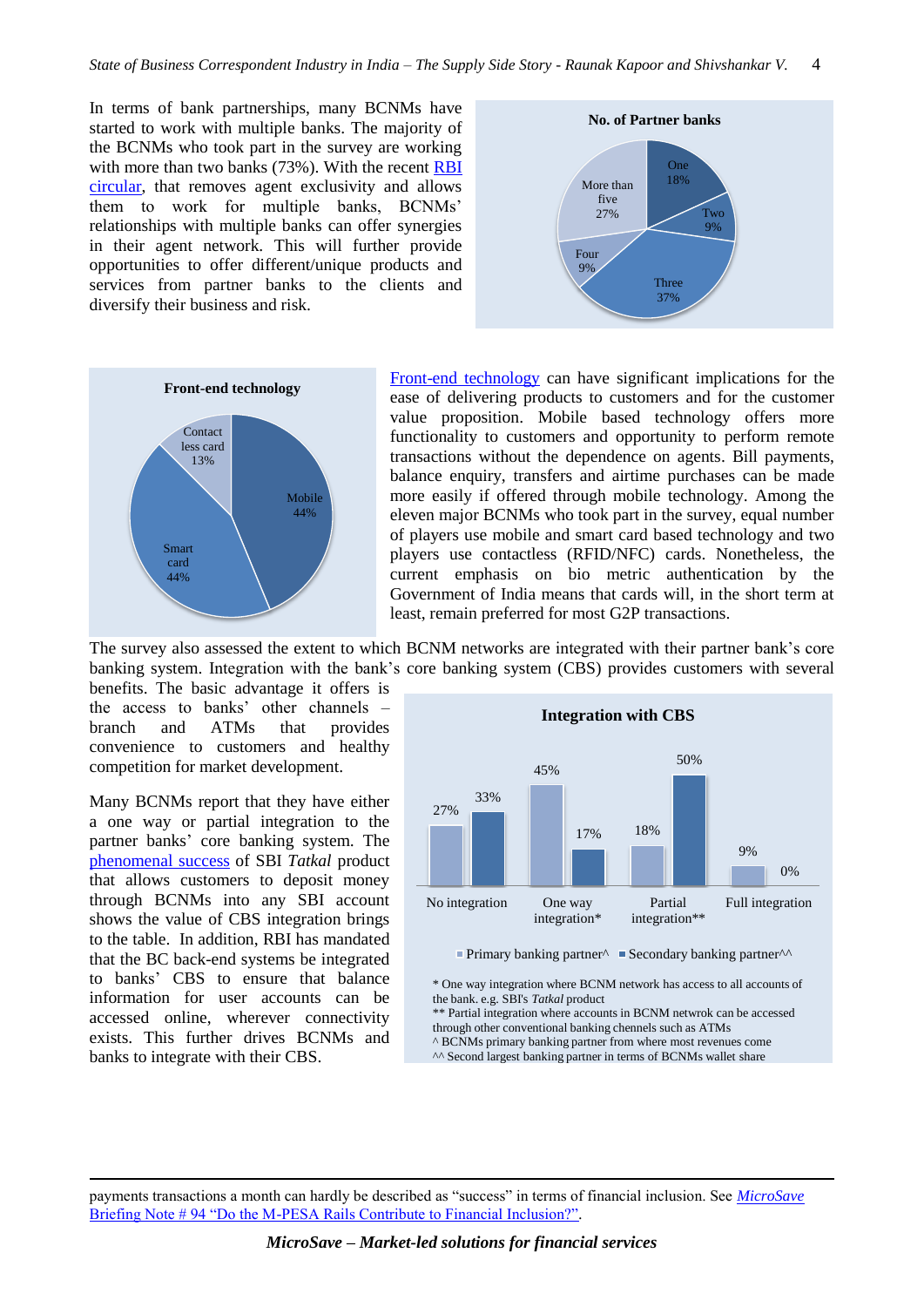# **Business Management**

This section focuses on some of the key aspects of business management that are uniquely important to deliver financial services through agent networks. These include – agent recruitment and training, liquidity management, marketing and monitoring and control.

# *Agent Selection and Training*

A recent *MicroSave* [Briefing Note](http://www.microsave.org/sites/files/technicalBriefs/briefingNotes/BN_81_M-Banking_Agent_Selection.pdf) argued that selecting the right agents is critical to the success of any mobile banking initiative, especially during the most difficult introductory period as the solution seeks acceptance in its target market. Along with selection, it is also important to impart hands-on training to agents, as most of the agents do not have prior experience in cash management and technology usage.



The majority (73%) of the BCNMs felt that support and involvement from banks in agent selection and training is moderate, at best. Several BCNMs also noted that their partner banks had no involvement in the selection and training process. As BCNMs operate on tiny margins, 4 support from other stakeholders especially banks can be essential. And as RBI regulations clearly specify that banks are ultimately responsible for the conduct of their agents, it is surprising that they take such limited interest in these key aspects of the agent network development.

# *Liquidity Management*

 $\overline{a}$ 

Liquidity management is one of the key components of agent banking, particularly in India where the electronic payment system is still evolving and use of cash is widely prevalent. This paper looks into who invests in float, which is an integral part of liquidity management.

The three most common ways of investment in float are:

- 1) Upfront investment by super agents (aggregators) to provide liquidity to agents or agents invest themselves
- 2) BCNM invests to provide liquidity to agents
- 3) Partner banks offer over draft facility to manage liquidity



The survey indicates that in 35% of cases, the BCNM has to invest in float. This has serious implications for scaling up the business correspondent model as it results in very high working capital requirements for BCNMs who are already capital squeezed. The main reason behind this is lack of a compelling value proposition for end customers, which results in limited transactional volumes, which in turn works against economics of agent/super agent investing in BC activities. Based on the transaction amounts reported by five BCNMs who invest in float, *MicroSave* estimates that these organisations together have invested around Rs.120Million in float alone and if these institutions had not invested, investment requirement from agents would have been around Rs.5,000 per agent.

<sup>&</sup>lt;sup>4</sup> See the section on profitability and sustainability in this document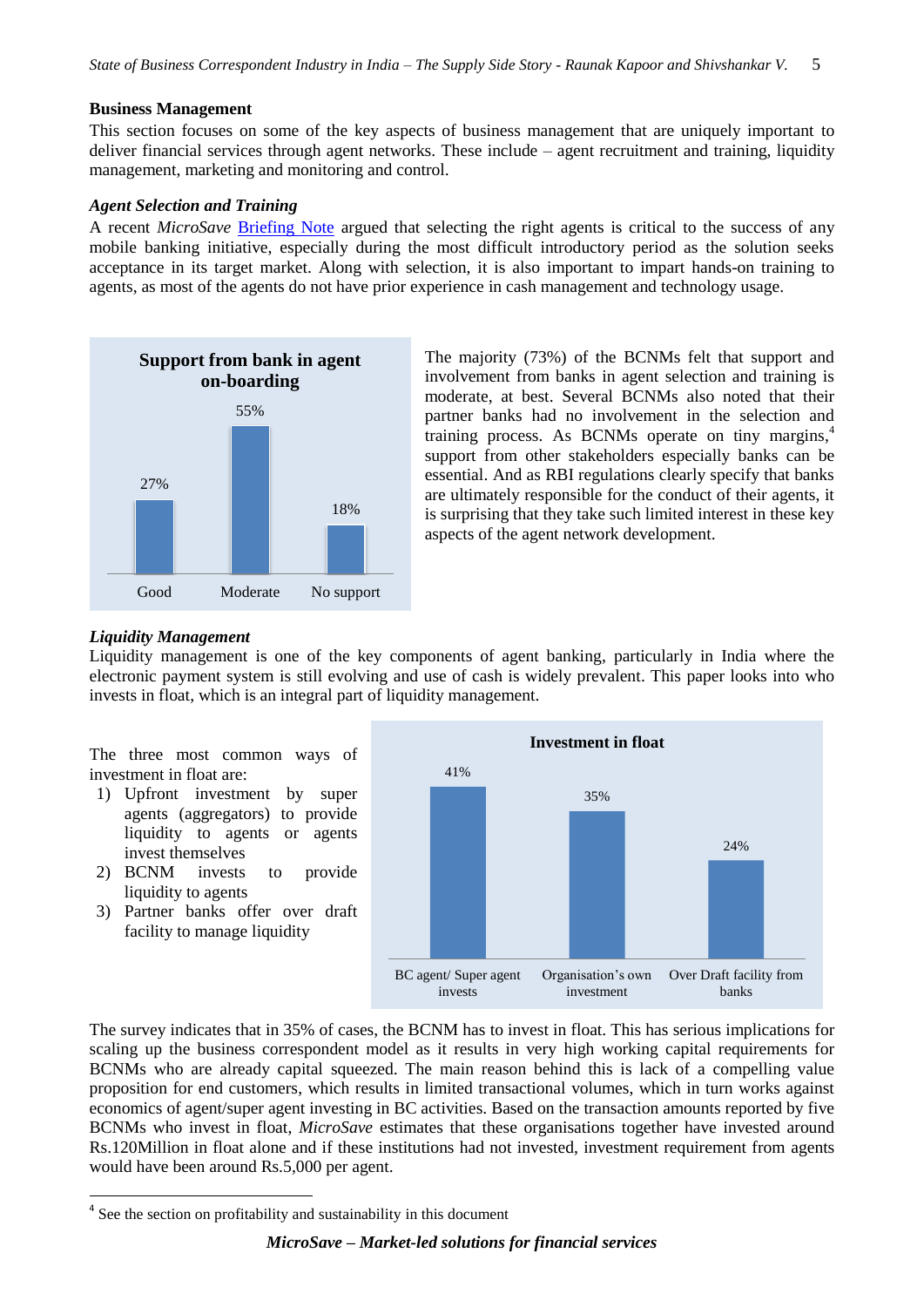### *Marketing*

Marketing, another important component of agent banking, creates customer awareness and increases financial capability among customers who are new to formal banking. Since banks have better reputations and larger brands than their BCNM counterparts do, they have a key role to play in marketing e/m-banking services and creating trust among potential customers. Marketing encourages customers to conduct banking transactions at non-bank, retail outlets, with which they never had any kind of financial relationship. International experiences show that it is the usually account-issuing entity, be it bank or MNO, which invests heavily in marketing of the mobile money services. Most, if not all, successful e/m-banking initiatives across the globe have been backed by a combination of above the line mass media marketing campaigns and local below the line personal selling (the latter largely by agents themselves).



One of the key reasons behind M-PESA's success was the visionary marketing of the new payment system that helped to gain critical mass of customers in a relatively short span of time. Unfortunately, in India a significant number of BCNMs still feel that banks can do much more to support marketing efforts. Nine of the eleven BCNMs believe that they only receive either moderate or no support from banks in their marketing activities. Most common marketing support offered by banks are through provision of marketing tangibles such as posters, name boards, involvement of officials from base branch during introductory village meetings or by providing a fixed fee towards marketing for every customer acquired.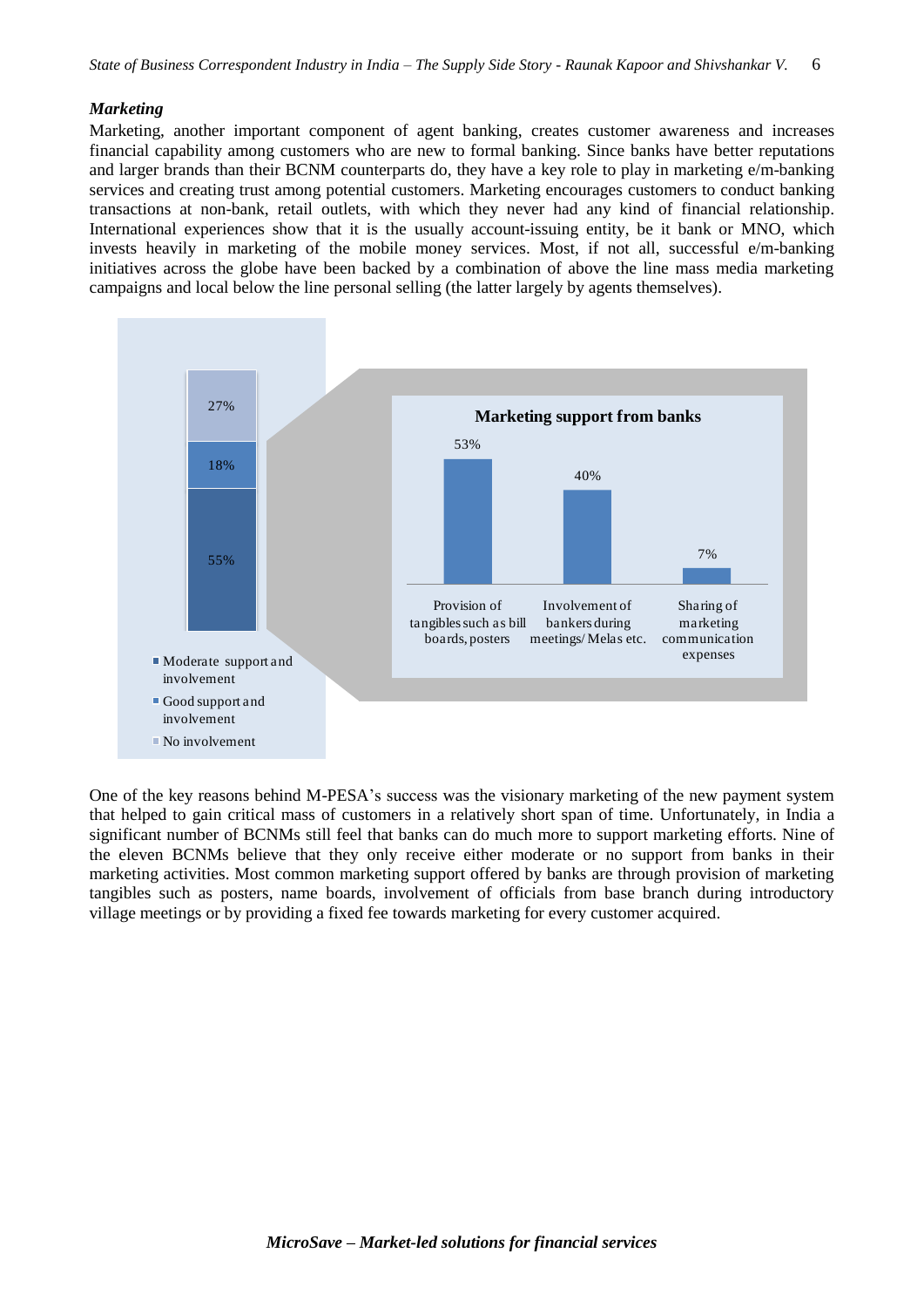### *Monitoring and Control*



Monitoring and control of agent networks should follow a two pronged approach. One is through an established monitoring and control system, and the other is through carefully listening to customer complaints and grievances. Both systems should work simultaneously complementing each other. Stringent monitoring and control of agent networks helps to decrease fraud, build trust and consistently deliver positive customer experience. Monitoring and control measures, such as freqeuent and regular visits to agents, may act as an effective mode of coaching and as a method to trigger corrective measures and make improvents. They do not always need to be punitive measures.

One-third of the BCNMs in the survey conduct monitoring of their agents through their regular field staff visits, while another one-third have an established monitoring system. An establised monitoring system involves frqeuent vists, as well as follow up and corrective measures based on the the observations where required. Having a suitable monitoirng system with well-defined follow-up procedures will help to systematically monitor agents, reduce fraud, and aid in constantly improving field operations.

Other monitoring systems followed by Indian BCNMs include surprise visits, internal audits and SMS based systems where the agent needs to provide operational and financial reports to the field office at a predefined frequency.





Among the survey respondents, 33% still manage customer grievances through their field staff, but the rest have started to dedicate a customer grievances redressal team and call centres through which they address customer complaints and other queries related to products and services. It may help to have a separate unit/team as this allows customers to communicate freely and the BCNM to take action independently without any bias.

#### *MicroSave – Market-led solutions for financial services*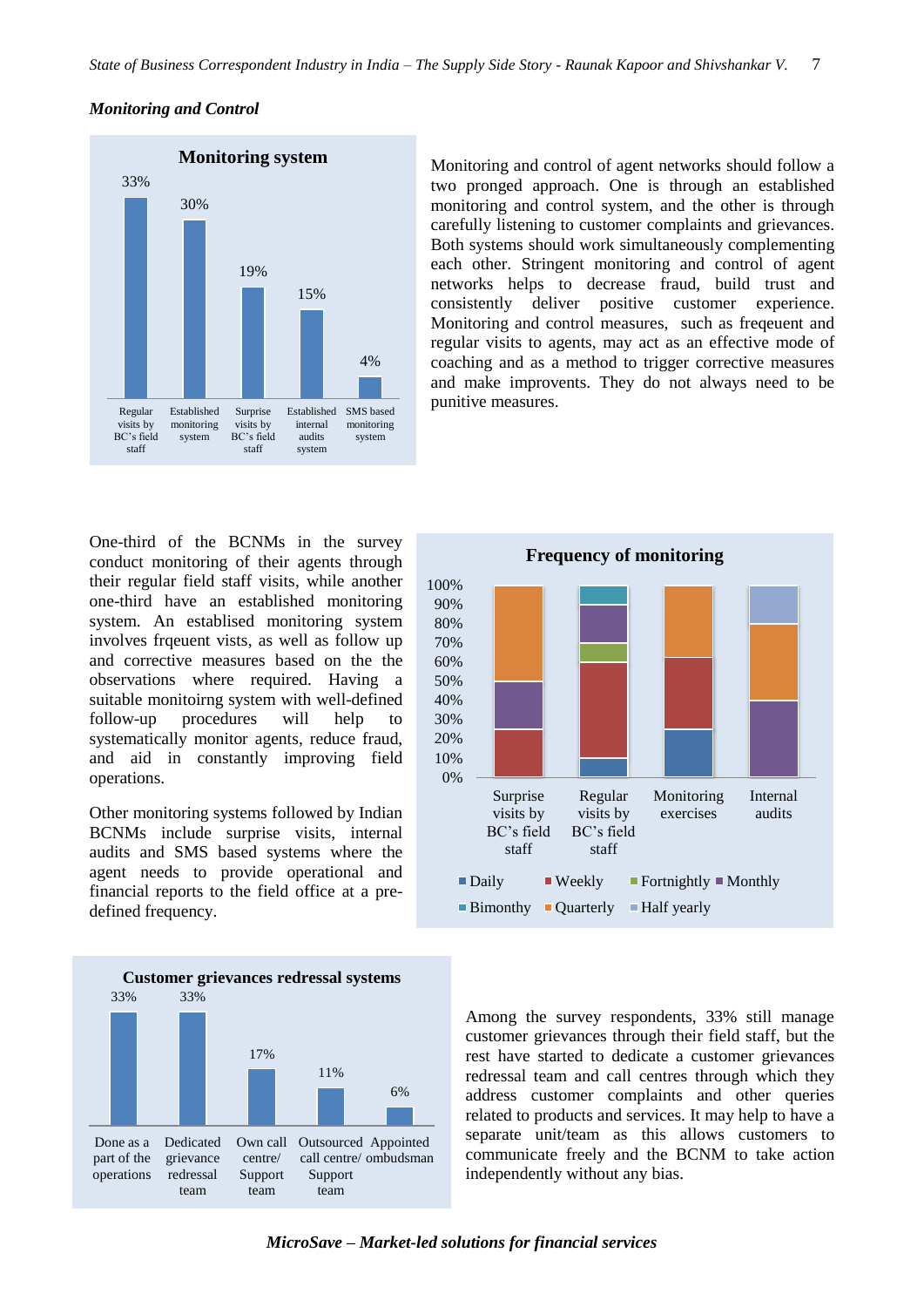### *Fees and Commissions*

A *MicroSave* [India Focus Note](http://www.microsave.org/sites/files/technicalBriefs/indiaFocusNotes/IFN_71_Sustainability_of_BCNMs_in_India_How_Are_BCNMs_Paid.pdf) argued that in order to be sustainable, BCNMs should achieve basic economic viability and reasonable returns, as any other market-led business. Yet they are often squeezed between, and dwarfed by, large players such as banks, telecoms, IT providers and government agencies during pricing discussions and negotiations.





This is further corroborated by the findings of this survey, in which, a majority of the BCNMs opine that the commission that they receive from banks is inadequate. This includes commissions both for customer acquisition and for transaction processing/facilitation. Another 18% BCNMs felt that the fee for commission acquisition is just about moderate.

> While many studies have analysed the viability of agent commission structure per se, it is also important to understand the frequency with which BCNM's pay out to agents. This has a direct impact on the business viability and to some extent shaping agents' perception of the viability of the business.

> BC agents who are often retailers are used to instant realisation of their profits as soon as the goods are sold. However, in agent banking

services, agents need to wait for a period between transaction facilitation and commission receipt. Nevertheless, the advantage of receiving in lump sum is that it helps agents to see value in the business provided BCNMs ensure that they do not delay commissions beyond certain limits.

It is interesting to note that irrespective of the frequency of commission receipt from banks most BCNMs

pay monthly commission to agents. In addition, the time lag in receipt of commission from bank and consequent payout to agent has important implications for working capital requirements for BCNMs.

### *Profitability*

Business correspondent operations are highly people intensive and involve high recurring expenditure on as salaries. In the recent past, the sector witnessed many entities setting up as BCNMs with limited funds at their disposal and then struggling to meet recurring expenses. Other high cost components are capital expenditure, liquidity and technology costs.



*MicroSave – Market-led solutions for financial services*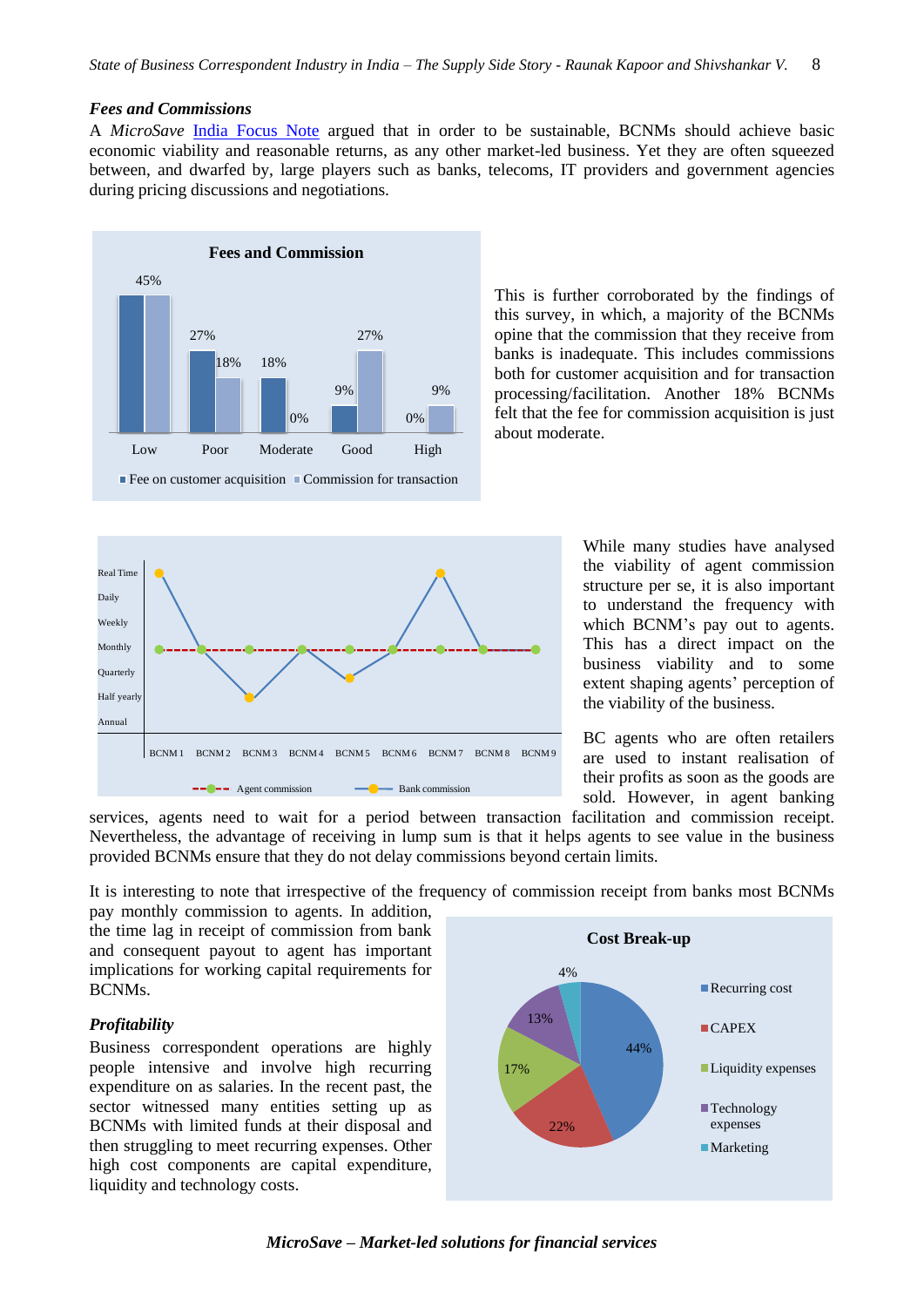It is important that BCNM invest adequately in the operations during the early stages of market development so that customers develop trust and experience the value proposition in the new system. Several *MicroSave* [publications](http://microsave.net/sites/files/technicalBriefs/briefingNotes/IFN_32_BC_Achieving-2nd-Break-Even-Point.pdf) have demonstrated that the e/m-banking business requires high upfront investment with a long investment horizon. However, BCNMs' readiness to invest remains a challenge - primarily because of lack of confidence in the business case as the operations are yet to prove viable in India and there are no big success stories to emulate.



The business correspondent sector is yet to attain viability. Nearly all the BCNMs who took part of the survey mentioned being unsustainable or barely sustainable with current financials. Half of them even find it difficult to cover their costs and the other half barely cover costs and have started to earn nominal profits.

This has profound and worrying implications for the model and the banks that are depending on it to achieve financial inclusion mandates. *[MicroSave](http://www.microsave.net/sites/files/technicalBriefs/policybrief/PB_2_The_State_of_Business_Correspondence_Agent_Networks_in_India.pdf)*'s [analysis](http://www.microsave.net/sites/files/technicalBriefs/policybrief/PB_2_The_State_of_Business_Correspondence_Agent_Networks_in_India.pdf) has shown rapid and growing churn amongst agents (particularly those in rural areas), and many existing BCNMs, weighed down by an

array of costs and limited support from banks, are struggling to survive.

## **Limitations to Sustainability**

There are multiple factors that impede BCNM sustainability. The BCNMs surveyed attribute the following factors as the limitations or constraints in attaining sustainability.



All BCNMs feel that it is the high cost-low profit construct that affects the sustainability of the model. Around two-thirds of BCNMs feel that inadequate support from banks or difficulties with financing of working capital requirements are major limitations.



In terms of product-wise sustainability, BCNMs rank transfer outside the network as most remunerative. While it is important to adequately compensate BCNMs for services offered, at the same time banks may need to ensure that they do not create huge difference in channel commission between different product/service offerings. Otherwise, agents understandably begin to focus almost exclusively on higher commission services (as has been demonstrated with agents' strong focus initially on account opening and more

*MicroSave – Market-led solutions for financial services*